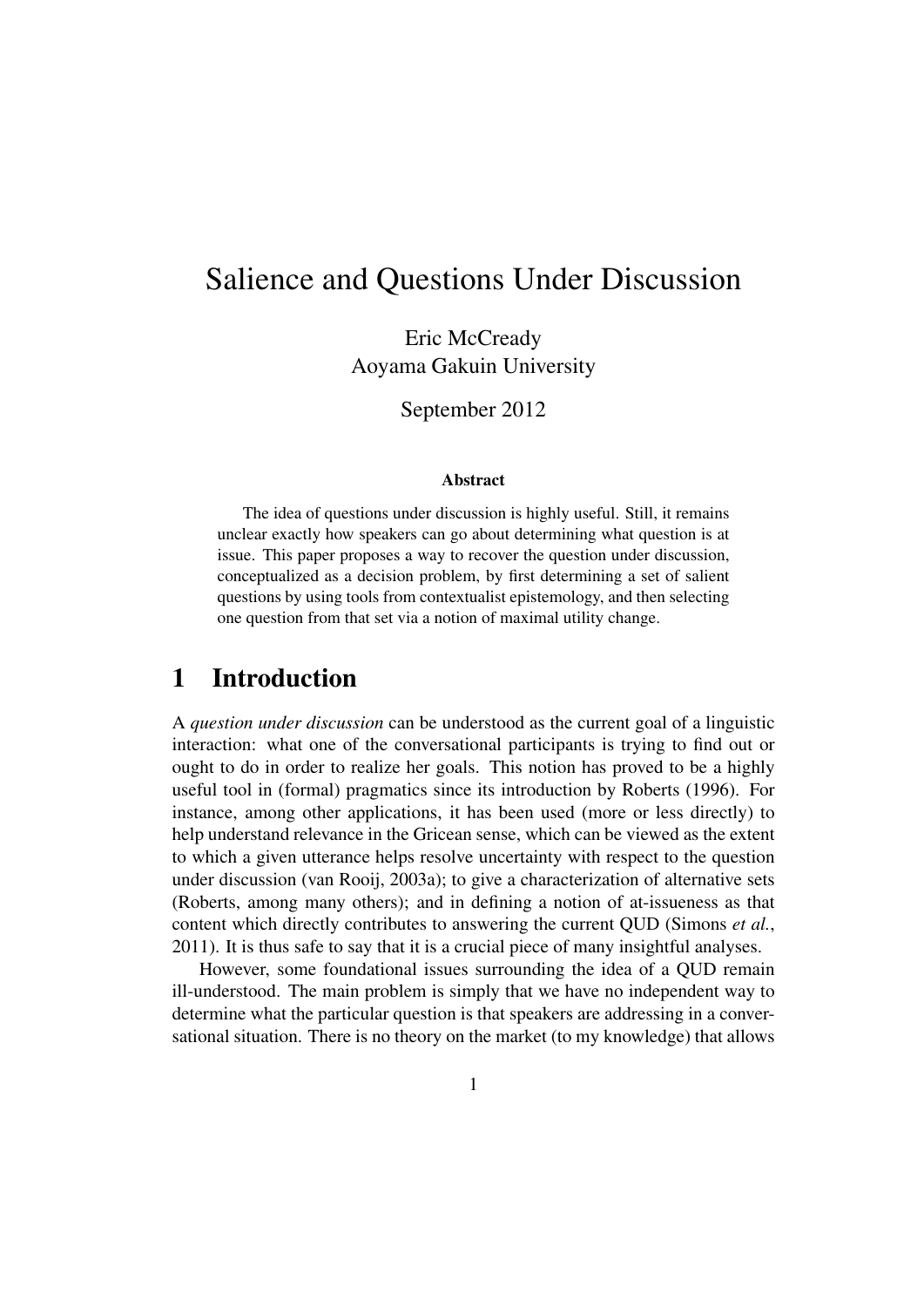specification of the QUD in a given context. In the literature that makes use of the QUD notion, it is nearly always assumed that the question under discussion is given. Once a particular QUD is assumed, it can of course be used in various ways. But the question remains: how do we know what the QUD is?

One reason this issue remains unaddressed is, I think, that most linguists feel it to lie beyond their proper domain of study. The idea seems to be that how the QUD is determined should follow from general psychological processes, which are not in the purview of linguistic theory. However, this puts us as working linguists in a bit of a worrisome position. The foundations of the QUD remain a black box. Without some explication of the workings of this mechanism, it is hard to feel justified in using QUDs, or at least in assuming that we are genuinely able to take them as given. For what bars us from choosing QUDs which are convenient for our current theories, and thus diminishing the predictive power of such theories? Worries like this make it look imperative that we develop, or at least explore, a theory of selection for questions under discussion. Doing so is the goal of this paper.

We can then ask the following question as a preliminary: What is a QUD, in general? In the literature it is generally assumed that it is a question (perhaps this is obvious), and therefore, semantically, a set of propositions. Here I will take a somewhat different and more general approach. I will assume that a QUD amounts to a contextually salient decision problem. The idea is that a semantic question is in essence a decision problem defined over which element of the question to believe.<sup>1</sup> This assumption is not solely my own; it is also made, for example, by Davis (2009), for whom it allows a generalization of his account of the Japanese particle *yo* to both recommendations to action and recommendations to believe a particular answer to a salient question. The main question to be addressed in this article then becomes the nature of the metric which decides what counts as a salient DP.

But we are far from out of the woods. It is notoriously difficult to say exactly how it is determined what counts as salient here. The problem is very general. It arises outside of the (direct) context of QUDs in many places: for instance, in attempts to specify sets of relative alternatives in focus semantics or for Gricean implicature or in some contextualist approaches to knowledge attributions, in anal-

<sup>&</sup>lt;sup>1</sup>There are possibly problematic aspects of this analysis relating to the intentionality of belief: can I choose to believe a particular answer, or does such belief happen automatically? This question is too large to address here, but I (choose to) believe that belief has at least a partial active component. For instance, one may choose to believe an instance of testimony, or not. Thanks to Ede Zimmermann for discussion on this point.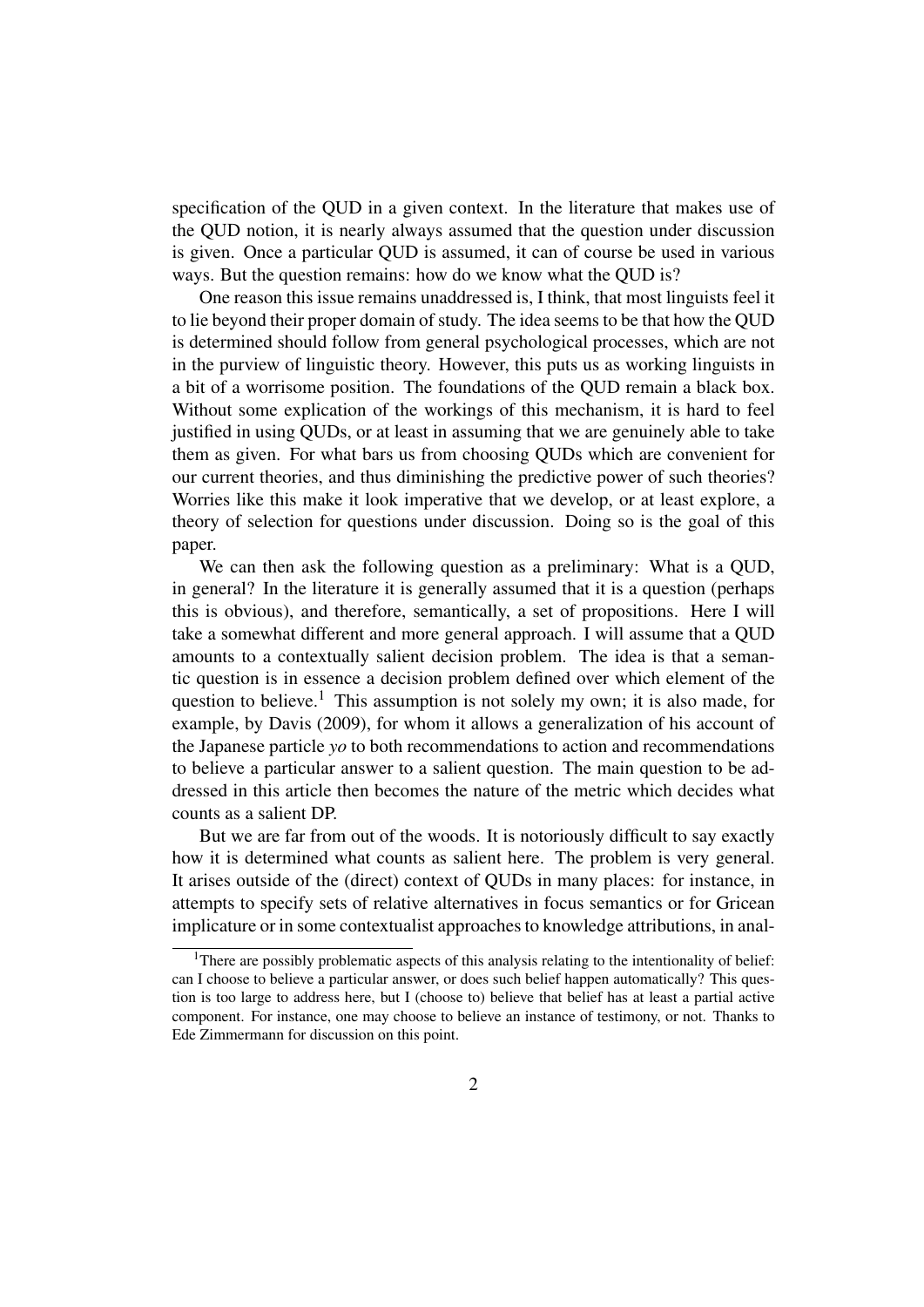yses of so-called unarticulated constituents, in contextually based restrictions on quantifier domains; indeed, the issue seems to crop up in some form in almost all areas of formal pragmatics. Without a theory of salience, though, we are in some trouble, for the predictions are not clear, as stated above. In a slogan: without a theory of what counts as a salient alternative, we don't have a complete theory.

The plan of this first step toward such a theory is as follows. The goal is a theory which can specify exactly what decision problems are under consideration. I'll therefore start out in the next section by spelling out what decision problems are and, more interestingly for our purposes here, how one can go about altering the optimal solutions to them, which leads immediately to a characterization of 'useful talk.' This characterization opens up a line which I will develop into a means for speakers to – normatively – select from a set of salient decision problems. The problem then is to make that set available. My strategy will be to borrow some tools from contextualist epistemology, in particular versions of such epistemologies which make use of relevant alternatives. After exploring one such theory in detail, I modify aspects of it for the case of decision problems. Here, I will specify some baseline parameters on salience; unfortunately not enough is known about how salience works and about what constraints exist on it to provide a full theory at this point (cf. Hawthorne 2004). Still, what we will end up is enough to work through a few examples, with which I close the paper, after discussing some loose ends and future prospects.

# 2 Decision Problems and Useful Talk

The first step, then, is to give a more detailed definition of decision problems.

The traditional formulation of decision problems is a 4-tuple as in (1); details can be found in e.g. Jeffrey (1983); van Rooij (2003a). Here, relative to an agent *A*, *W* is a set of worlds, *A* is a set of possible actions, *P* is a probability function satisfying the usual postulates in (2), and *U* is a utility function. The set of actions *A* is externally determined. The postulates in (2) state informally that the probabilities of all possibilities sum to 1, meaning roughly that they must cover the entire set of worlds, and that non-overlapping possibilities have independently determined probabilities. Finally, *U* is a function from outcomes to values, defined here as natural numbers. As is well-known, the relationship between the values output by  $U$  is important, but the precise values given by  $U$  are not; indeed, as is also well-known, utilities are invariant under positive affine transformations (cf. Myerson 1991 or any other text on game theory).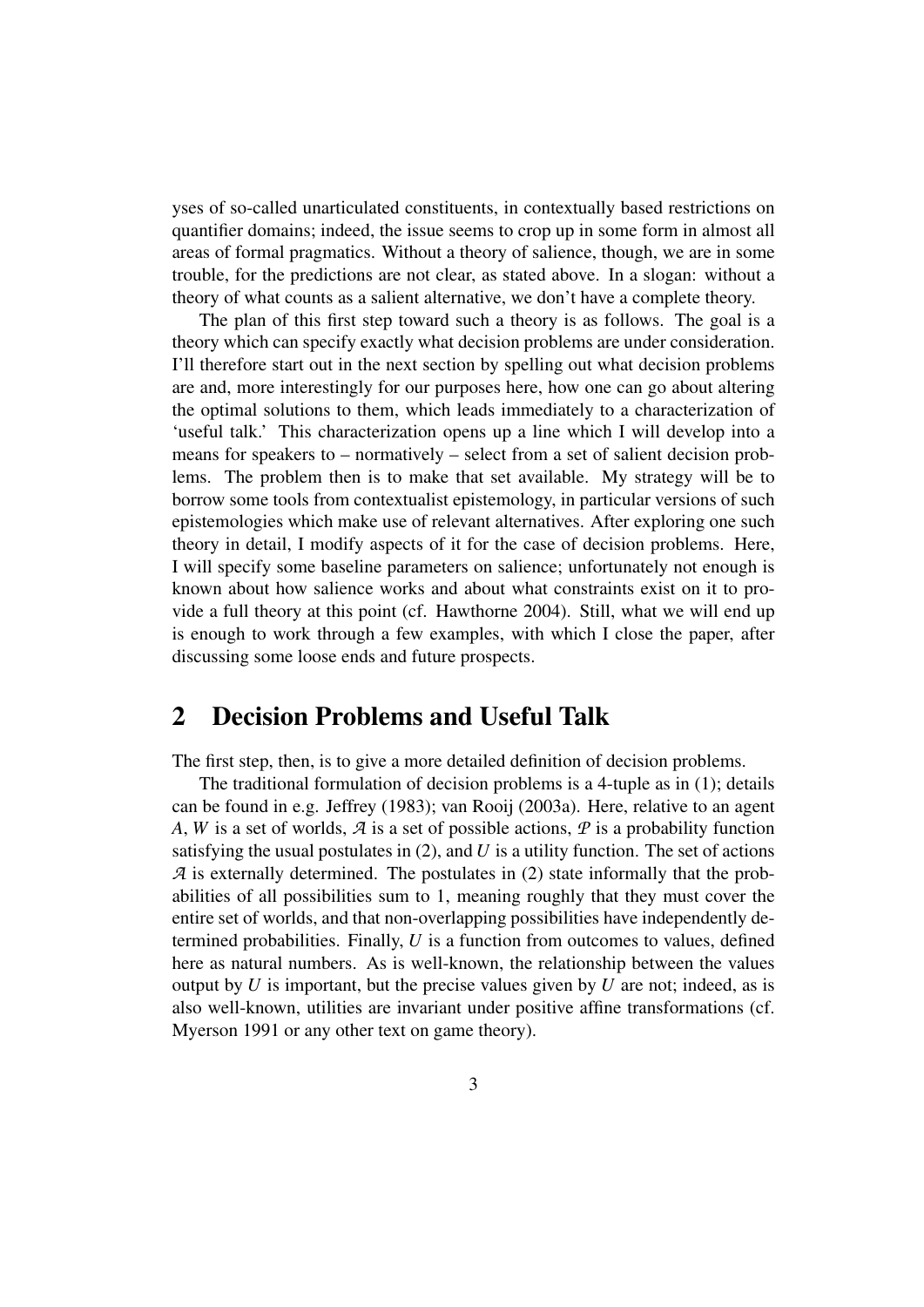$$
(1) \tD = \langle W, \mathcal{A}, \mathcal{P}, U \rangle_a
$$

(2) *P* satisfies:

$$
a. \qquad P(W) = 1
$$

b. If  $\varphi \cap \psi = \varnothing$ , then  $\varphi \varphi + \varphi \psi = \varphi(\varphi \vee \psi)$ 

The output of *U* applied to an action  $a \in \mathcal{A}$  depends on both my preferences and what the circumstances are. My choice of eating strawberry rather than chocolate ice cream will give greater or lesser benefit depending on whether (a) I prefer strawberry to chocolate and (b) whether the strawberry ice cream has gone bad. This means that the action the agent should pick depends on what she takes the probability of a given circumstance to be. This observation is captured by a notion of expected utility.

(3) 
$$
EU(a) = \sum_{w} U(a, w) \times P(w)
$$

So the utility of action *a* is the sum of the utility of the action in all the worlds deemed possible by the agent (on the natural and common assumption that we are dealing with subjective probability).

We can rank possible actions (within a DP, or more precisely within the set  $A = 2(DP)$  according to their expected utility.

(4) 
$$
a \succ_{dp} a'
$$
 iff  $EU(a) \succ EU(a')$ .

This notion in turn allows definition of a total ranking of available actions. This ranking is nothing more than an ordered list of the preferences of the agent across possible outcomes.

(5) *Ord*<sub>*EU*</sub> (*D*) defined as  $\langle A_p, \langle \rangle$ , the set of actions in *D* together with a (total) ordering on them.

This ordering, in turn, is dynamic, changing as the agent gains information. In fact, there are three ways to change expected utility of *a* via the learning of new information. One may learn something that affects our estimate of the benefit of *a*, which corresponds to a change in the utility function *U*. One may learn something about the world that affects our estimate of the likelihood of the action leading to a positive outcome, which corresponds in a change in the probability function *P*, possibly via a change in the set of available worlds *W*. Or, finally, one can learn something about our possible choices that causes us to change our views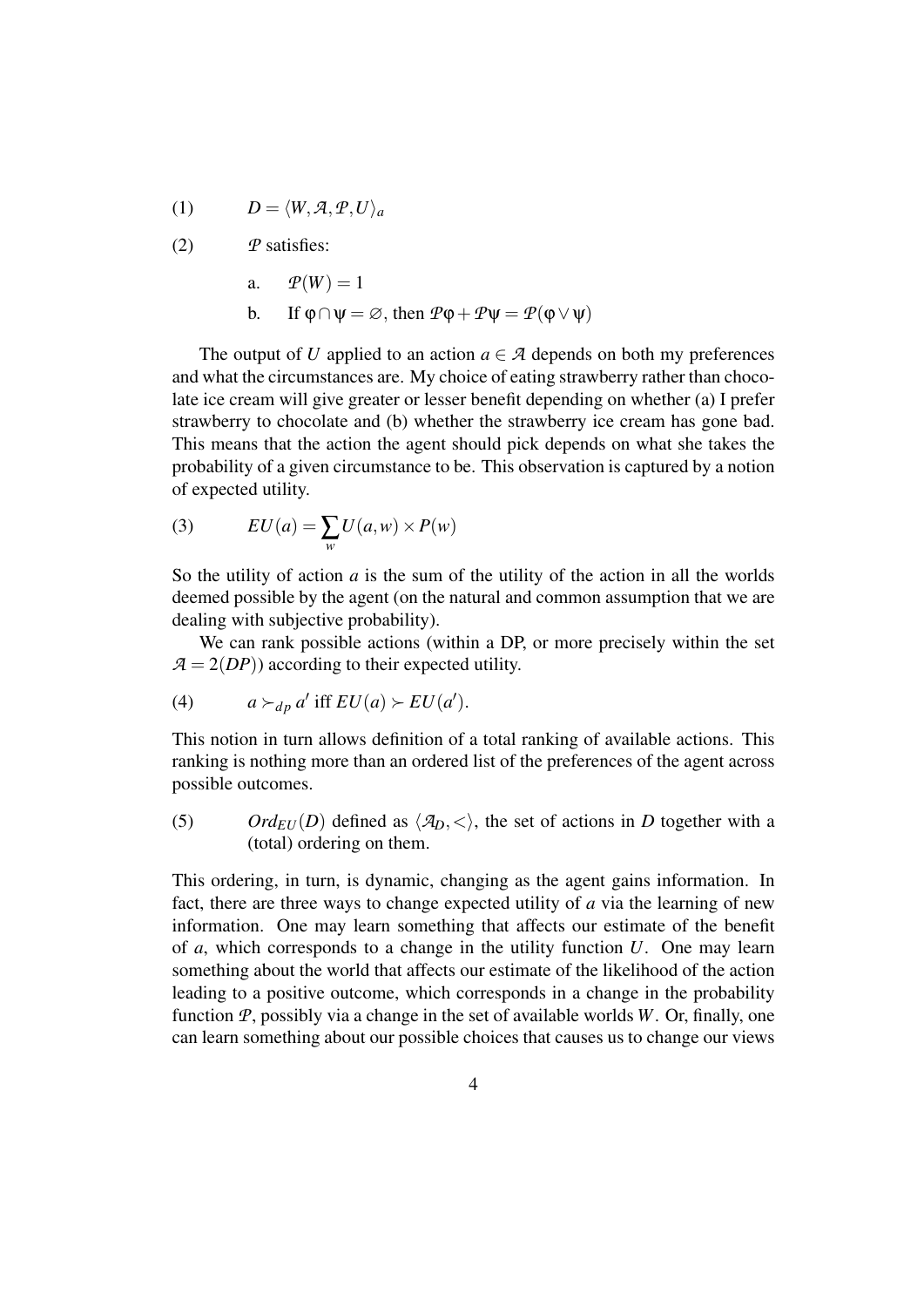of the best action available, which of course corresponds to a change in the set of available actions *A*.

This observation leads to an obvious conclusion. Given a particular decision problem, any utterance useful to resolving that problem should induce one of the three kinds of change catalogued above. This is a definition of 'useful talk' (given that the other Gricean maxims, such as in particular Quality, are followed; changes induced by false information are obviously not useful). I want to suggest that this kind of relevance should factor into salience judgements, in particular into determining what problem one should select from a set of possibilities. But of course this selection requires the availability of such a set. I turn now to providing one. After doing so, I will return to the issue of usefulness.

### 3 Salience

What is an appropriate set of possibilities from which to select a decision problem? Presumably we need a set of decision problems that are salient enough to qualify as candidates for the decision problem at issue, i.e. the question under discussion. Making this available requires a theory of what decision problems are salient. I will provide the beginnings of such a theory by making use of a notion of salience that has had some currency in philosophy.

Salience and relevance have been extensively considered in contextualist epistemology. One of the major problems studied in epistemology is the nature of knowledge and the location of the dividing line between knowledge and 'mere' belief. The usual way to determine what counts as knowledge is, effectively, intuitions about knowledge attributions. The standard methodology asks whether a particular individual can be said to have knowledge in a particular situation.<sup>2</sup> Contextualism about knowledge is a way of spelling out the truth conditions of knowledge attributions. Many authors (a classic reference is DeRose 1992) have argued that the conditions under which a knowledge attribution is true are sensitive to some contextual feature(s). One implementation of this view makes knowledge dependent on the space of possibilities in awareness: roughly, the idea is that something may not be known when certain possibilities are taken into account, but if such things are not under consideration, it may be known after all. The truth-conditions of knowledge attributions are thus dependent on the available (counter)possibilities. Specifying these possibilities amounts to specifying what

<sup>2</sup>Whether this methodology is appropriate is currently controversial. See Weinberg *et al.* (2001); Alexander (2012); Williamson (2012) for some discussion.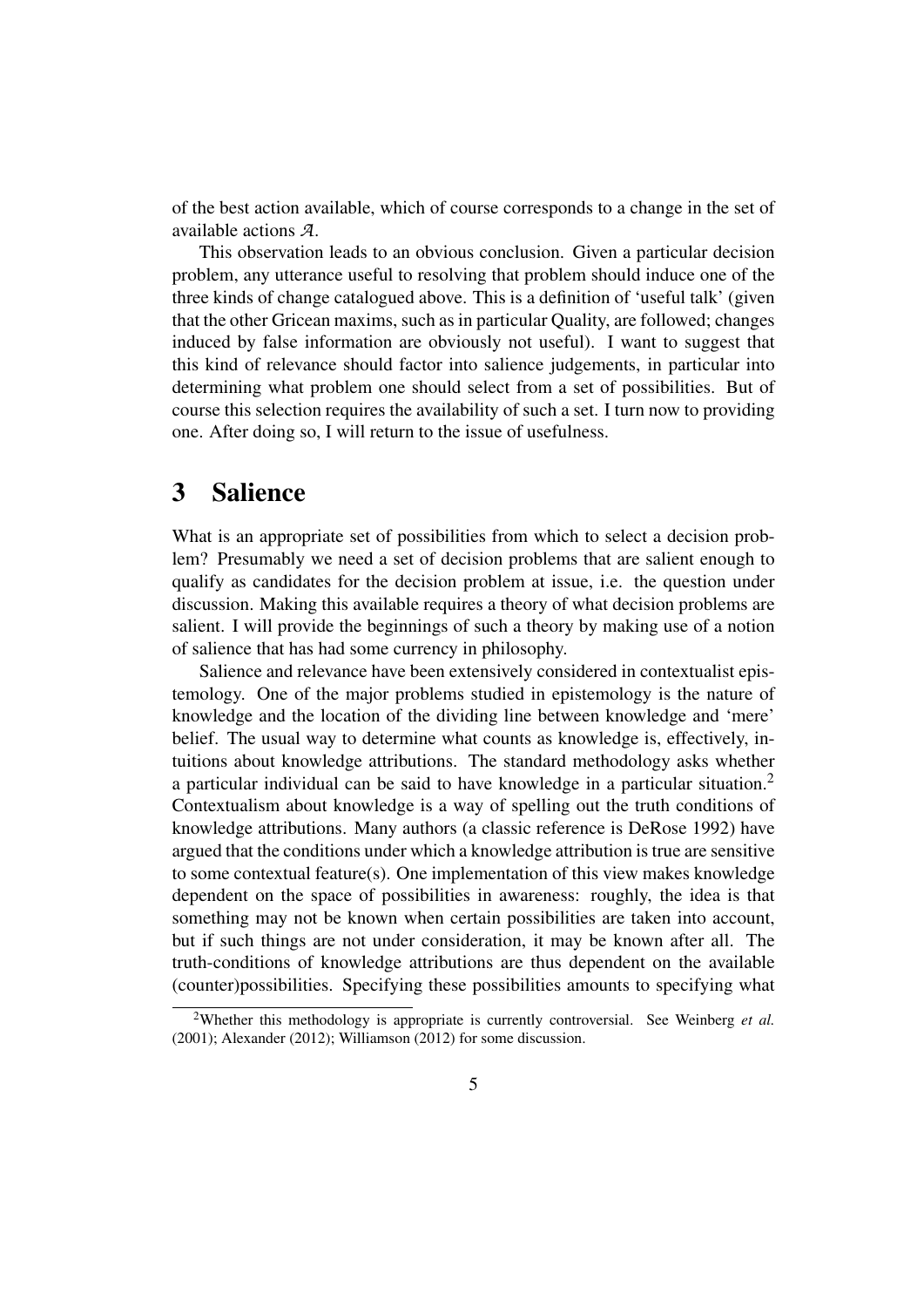possibilities are salient. The starting point of my story about QUD selection is here; the idea is to move from a theory of salient, or relevant, possibilities to one of salient decision problems.

The particular implementation of contextualism I will be working with here is that of Lewis (1996). Lewis is one of the few authors who has seriously engaged with the problem of selecting a set of salient possibilities for epistemological purposes; most authors in the area take their existence for granted. Lewis provides seven rules for determining what counts as a salient world for knowledge evaluation. These rules have been controversial in the philosophical literature, mostly for reasons that have little to do with our purposes here. A bit of terminology before beginning: in Lewis's rules, he talks about 'ignoring' or 'not ignoring' possibilities; I will say that not-ignored possibilities are 'salient'. The essential idea of Lewis's analysis is that *a* knows *p* iff *p* is true in all salient (not-ignored) *a*-accessible worlds. Let us now proceed to look at the rules; as we'll see, some of them prove to be useful for talking about salience for formal pragmatic applications as well. However, some are not; some of the rules have a purely epistemological character, talking, for example, about the method by which a particular bit of information has been acquired. Specifically epistemological rules like these have no obvious application to questions under discussion, and I will leave them out here.

Here is the subset of the Lewis rules that I will consider, four in all. Lewis himself states the rules in the form of longer heuristics embedded in philosophical discussion. I have therefore rephrased and shortened them substantially.

- (6) a. Rule of Actuality: The actual possibility is salient.
	- b. Rule of Belief: If one believes *p*, then *p*-worlds are salient; further, if one ought to believe *p* based on available evidence and arguments, then *p* is salient too.
	- c. Rule of Resemblance: If two possibilities 'saliently' resemble each other, then if one is salient then they both are.
	- d. Rule of Conservatism: If the people around us find something (not) salient, then we may also find it (not) salient.

My strategy now is to make appropriate substitutions in the rules above, and see what happens. The aim of the substitutions is to shift the discussion from notignored possibilities to salient issues or decision problems. For instance, I will replace 'possibility' with 'decision problem' in the above rules, and 'believes' with 'is currently addressing'.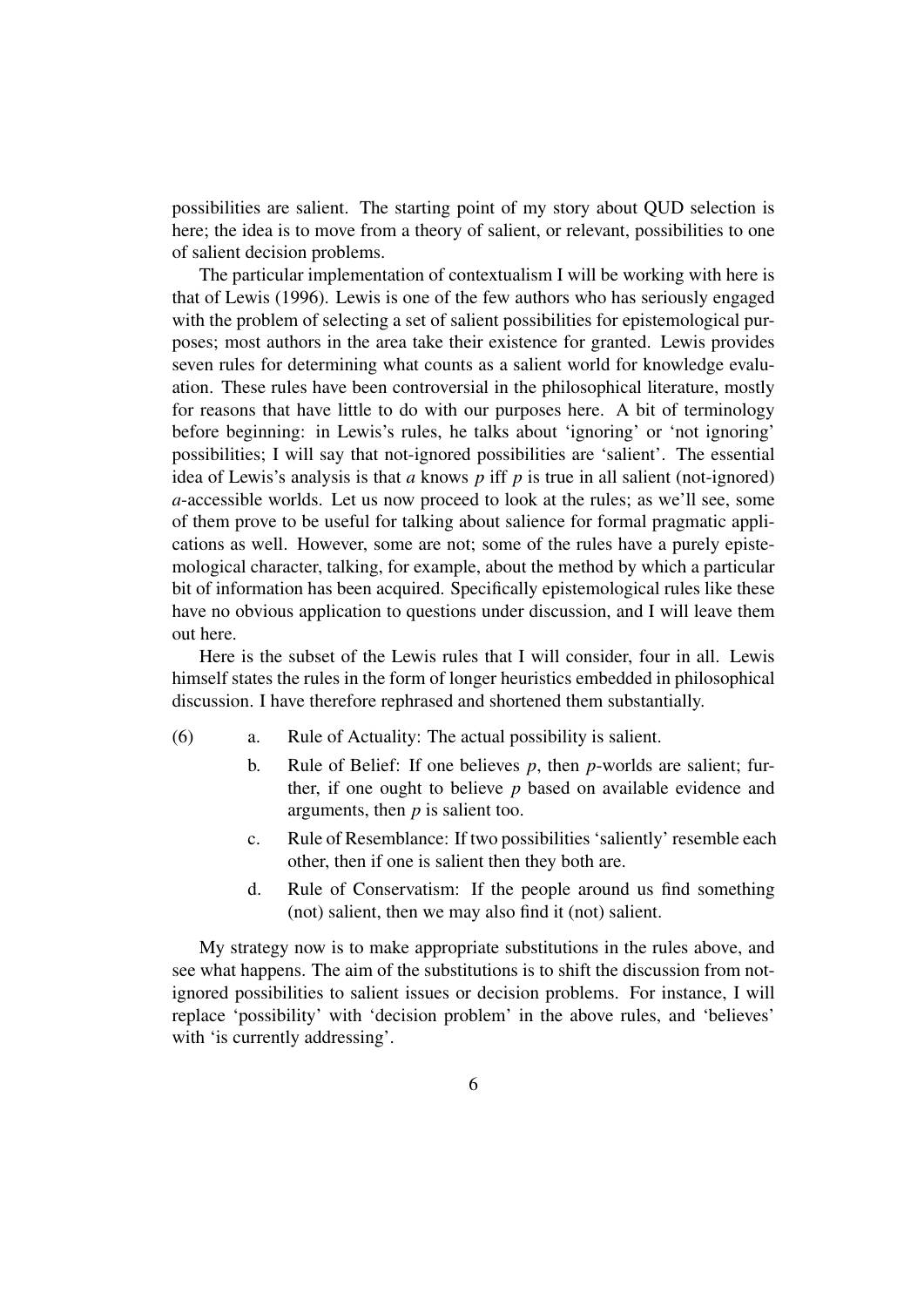Under this sort of substitution, the Rule of Actuality comes to state that the actual decision problem is salient. I take the actual decision problem to be the problem that the conversational agents are actually engaged in solving. This is just the QUD, as long as we consider primarily communication in discourse (for some decision problems that agents may be concerned with may not be under discussion at all). I'll call this decision problem *ActDP* hereafter, for 'actual decision problem'. The result of this substitution seems sensible enough: the actual QUD should indeed be salient. Although the conversational agents may not be certain exactly what the QUD is, a baseline criterion for a set of decision problems which can serve as proper candidates for the QUD is that it include the actual QUD itself. This consideration is precisely that which motivates Lewis's Actuality rule.

The result of making similar substitutions in the Rule of Belief yields the following: if one is either trying to solve a given problem, or if one is not trying to solve that problem but should be, then that problem is salient. The first case yields the QUD or the problem an individual is actively engaged on. There is some obvious overlap with the Rule of Actuality here. For the second case, we find two distinct kinds of subcases: situations where a DP is under consideration in general but is not at present consciously available, and situations where someone faces a DP but has not recognized that fact at all. The first subcase can be exemplified by a case from Davis (2009), where someone is waiting for a train, which has come without her noticing; she should be engaged in the problem of how to get herself onto the train, but remains unaware of the relevant change in circumstances. The second case can be exemplified by considering some unforeseen consequences of an action, which nevertheless are obvious to some outside observer. Summarizing, we get this principle:

(7) AWARENESS.

If an individual is consciously trying to solve a decision problem, or should be trying to solve a decision problem, then that decision problem is salient.

I'll call the set of decision problems satisfying this principle  $AWARDP = \{dp|dp$ satisfies AWARENESS }.

The third rule we are concerned with is the Rule of Resemblance. After appropriate substitutions, we get the principle that if two decision problems resemble each other in the right way, and one is salient, then they are both salient. The obvious question then is: what kind of resemblance is required? In epistemological contexts, Resemblance is meant to solve the problems of lotteries and of Gettier cases (cf. Hawthorne 2004; Gettier 1963). The salient commonality of both of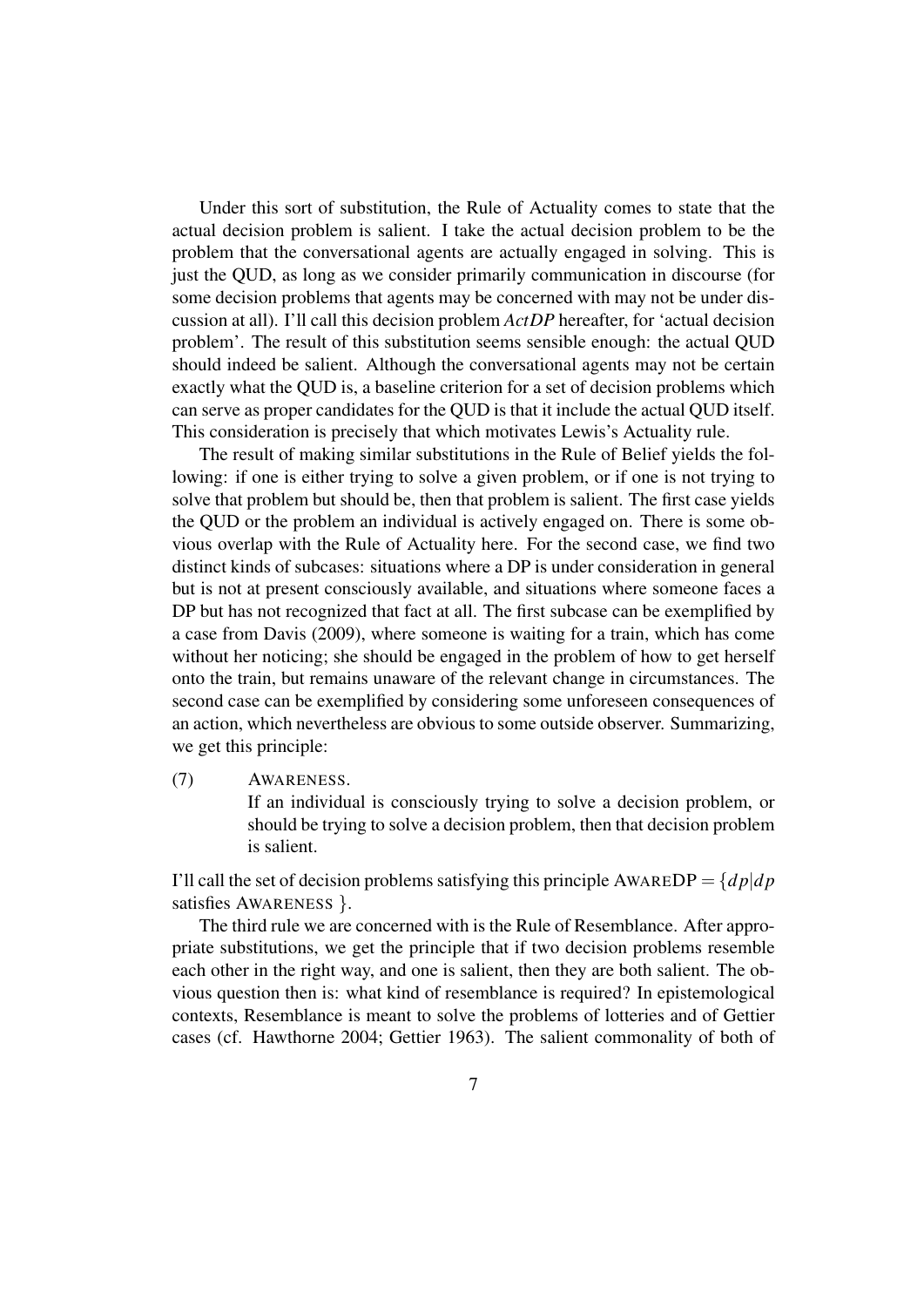these cases is that whether an agent has knowledge or not depends on features of the situation that are inaccessible to the agent. We can then take the required notion of resemblance to be whether it is possible to distinguish the two possibilities for an agent internal to the situation.

In the context of decision problems, the goal is an optimal solution in the sense of utility maximization. I therefore define Resemblance with respect to optimal solutions. The basic idea is that two decision problems resemble each other iff, as far as the decision-maker can tell, a solution to one problem is always a solution to the other.

(8) MUTUAL SOLUTIONS. If two decision problems have the same optimal solutions under all circumstances, then if one is salient, the other is as well.

We call such decision problems *similar* and write this relation  $dp \sim dp'$ . What kinds of problem pairs will satisfy this condition? At least pairs where  $D =$  $\langle W, \mathcal{A}, \mathcal{P}, U \rangle_a$ ,  $D' = \langle W', \mathcal{A}', \mathcal{P}', U' \rangle_a$ , where *U* agrees with *U'* on all  $a \in \mathcal{A} \cap \mathcal{A}'$ and where either  $A \subseteq A'$  or  $A \supseteq A'$ . That is just to say that, for the optimal solution to be the same in both problems, the optimal action must be present in both action sets and be payoff-optimal in both. Cases of this kind include the question of whether to have a beer or a coke versus a beer, a coke, or a martini where I prefer beer, or worries about whether to live in the city or the country, or live in the city, live in the country, or live on a sailboat in the open ocean, where the last possibility is presumably seriously dispreferred .

I will ultimately claim that the decision problem that should be selected with respect to an assertion of  $\varphi$  is the one that maximizes the change in expected utility induced by learning ϕ. Obviously, this claim is normative and defeasible; discourse considerations can easily override it, a point I will return to at the end of the paper. But if two DPs are similar, then we may have difficulties in picking between them by this criterion. I will define equivalence classes to get around this problem.

$$
(9) \qquad [dp] = \{dp'|dp \sim dp'\}.
$$

It is easy to see that this is really an equivalence relation: reflexive, symmetric, transitive. I interpret the Rule of Resemblance for decision problems as dictating the use of these equivalence classes of similar decision problems rather than individual decision problems themselves, and will follow this practice in what follows.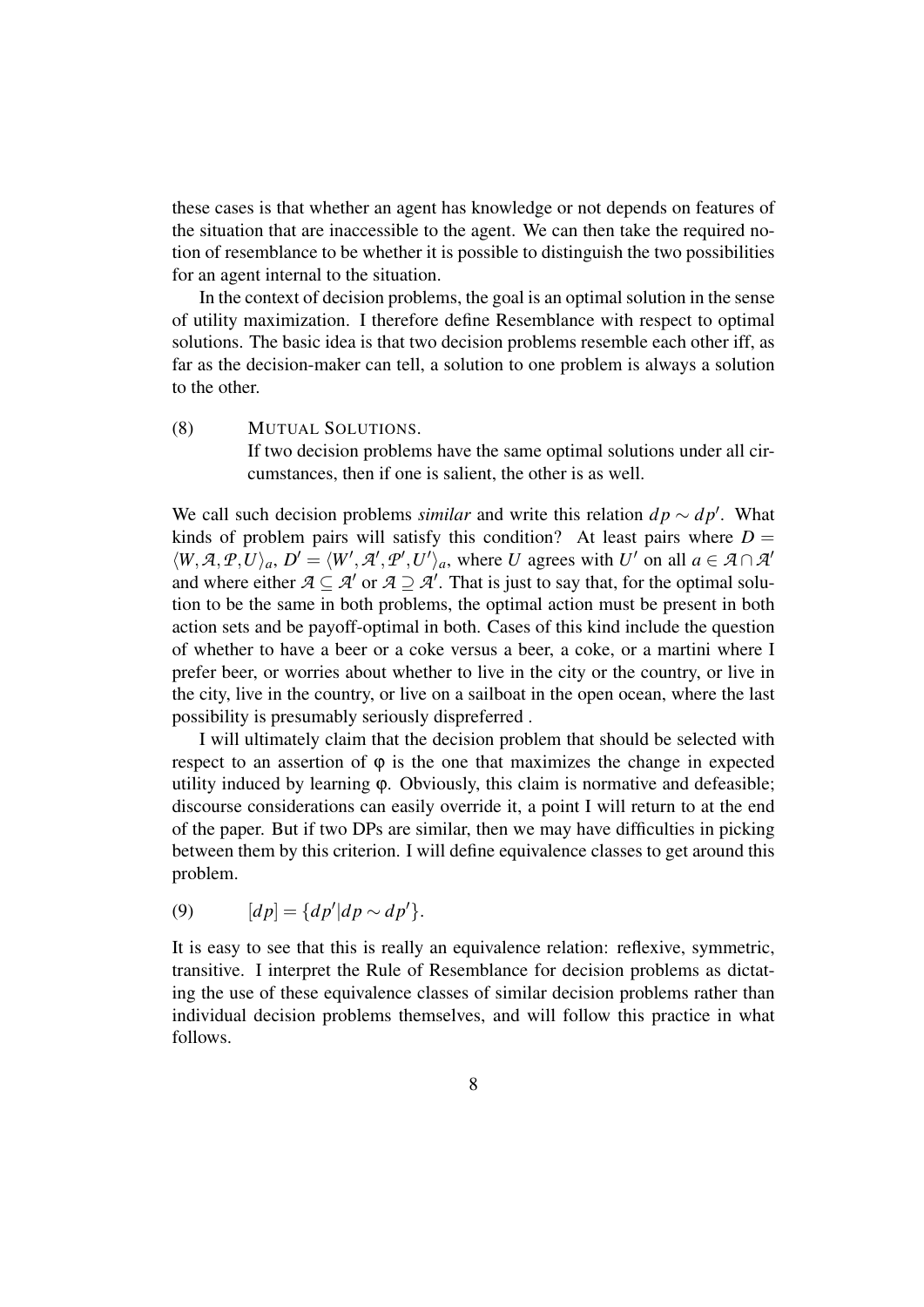The final rule I will consider is Lewis's Rule of Conservatism. Roughly paraphrased, this means that what our neighbors consider salient is salient in fact. One can see that this rule has some overlap with the Rule of Belief, as it will have application to cases like the train case mentioned above, where the fact that the train has come is salient for the speaker but not (yet) for the addressee. In the context of communication, this rule seems obvious. One might compare the 'sense recoverability' requirement that various authors have proposed for rational communication (e.g. Roberts 2011; McCready 2012), to the effect that a speaker should seek to convey content that can be understood by the hearer; in this context, this can be taken to indicate that one aspect of (discourse-based) salience has to do with the availability of mutual reasoning about the beliefs of other agents about what is likely to be salient. As such, game-theoretic considerations are prominent. However, here, I will put these complex issues aside and propose only a much simpler rule based on something like group knowledge:

(10) DISTRIBUTIVITY. If a decision problem is salient for most members of a group, it is salient for all members of the group. The set of problems made salient in this way is DISTDP.

In the next section, I will use these rules and the (sets of) decision problems that satisfy them to put some constraints on what counts as a possible question under discussion.

#### 4 Salient decision problems

The process of specifying what is likely to be the question under discussion has two parts, as I construe it. First, we must specify a set of candidate decision problems; for me, those are the salient decision problems, as (initially) constrained by the rules given in the previous section. Second, we must select a single decision problem from this set. This issue is much more complex, but I will give one heuristic that allows a choice, after specifying in somewhat closer detail the set of salient decision problems.

We are now ready to define a set *DP* of discourse-salient decision problems. We can assume that such problems are part of information states in the sense of dynamic semantics (Muskens *et al.*, 1997). Standardly, information states are taken to be either sets of worlds or possibilities (when we are concerned with propositional information) or as sets of world-assignment pairs (when we are also concerned with anaphoric phenomena and quantification over individuals). It is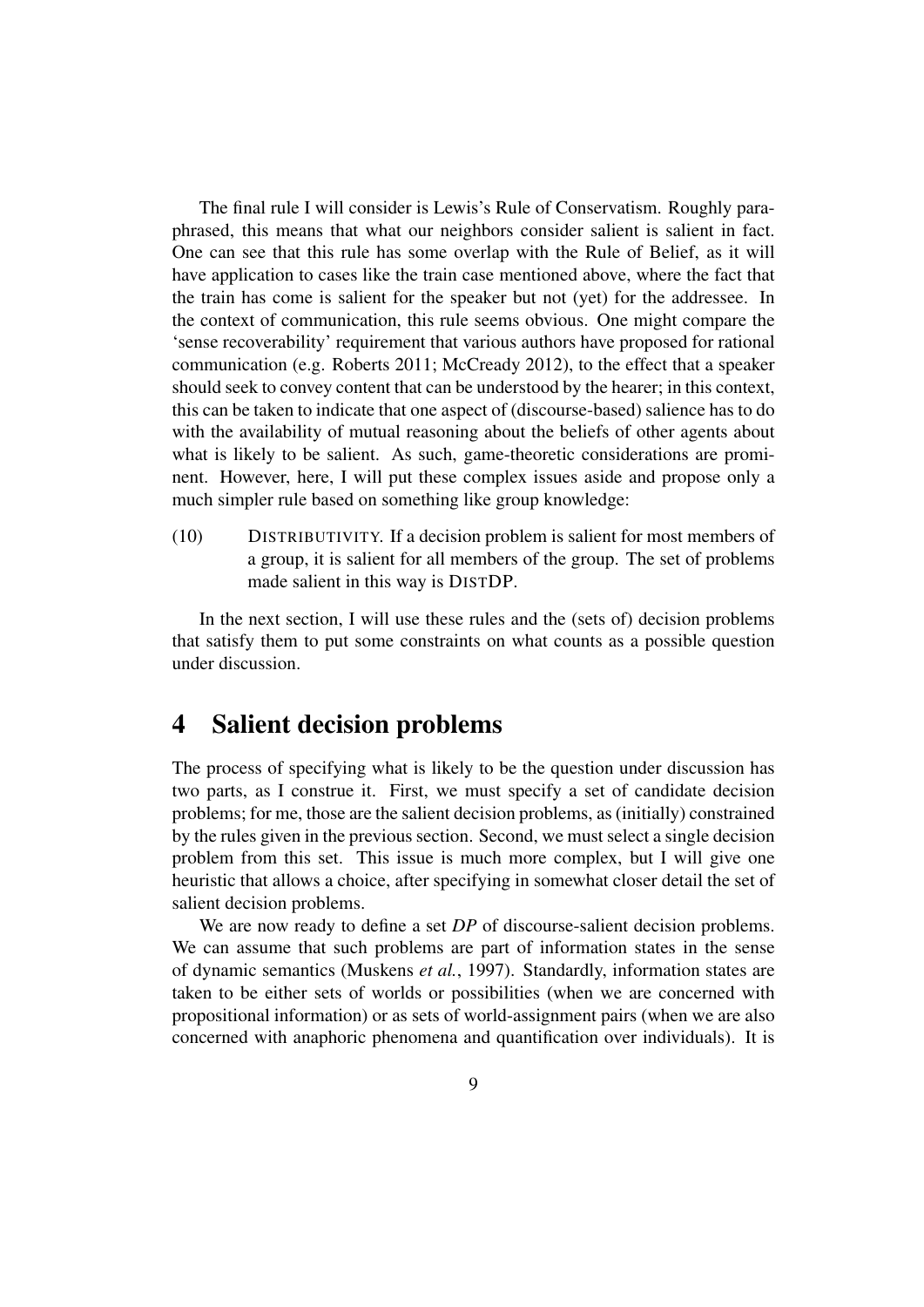possible to extend the notion and take information states now triples of sets of worlds, assignment functions, and sets of decision problems. Thus a discourseinitial state will look like  $\sigma_0 = \langle W, g, DP \rangle$ , where all assignments are undefined. The idea is that *DP* will change over time as various decision problems become salient; this is the pool of potential questions under discussion.

The set *DP* must satisfy several constraints, imposed by the modified Lewis rules from the last section: the actual decision problem ACTDP must be included in *DP*, 3 and so must AWAREDP and DISTDP, those groups of decision problems satisfying the Rule of Belief and the Rule of Conservatism respectively. Note that these constraints are stated with respect to sets of equivalence classes of decision problems rather than the sets of decision problems introduced by our variants of the Lewis rules.

(11) a. 
$$
\{[dp] : dp \in \text{ACTDP}\} \subseteq DP
$$
  
b.  $\{[dp] : dp \in \text{AWAREDP}\} \subseteq DP$   
c.  $\{[dp] : dp \in \text{DISTDP}\} \subseteq DP$ 

These constraints clearly do not exhaust the requirements on *DP*, but this is a first pass and it will do to illustrate how the theory is meant to work. In order to clarify what other constraints are active, much more empirical work is needed, not to mention some exploration of the psychological literature on salience. I will return to this point in the last section.

For now, with the notion of a set of potential questions under discussion embodied as *DP*, we may turn to the second question: how to decide what problem in *DP* is the one currently under consideration? The answer plainly depends on a range of factors, not least the content of the utterance itself. That content provides clues as to which decision problem is the right one: saying certain things is not relevant to some issues, but relevant to others. There can be no general ranking of objects in *DP*, statable in isolation from context and content, that will cover all available circumstances. Again, much more work is required here to itemize all the potential factors and let them play a role. Most likely, it seems to me, what is needed is something like a database of knowledge about how conversational interaction usually proceeds, a metalinguistic knowledge base, as it were.<sup>4</sup> Here

<sup>&</sup>lt;sup>3</sup>Note that ACTDP is taken to be a set: this is the set  $\{d\}$ , where *d* is the decision problem actually at issue.

<sup>&</sup>lt;sup>4</sup>It seems likely to me that at least some of this knowledge will take the form of the metalinguistic normality conditionals used in McCready (2012) to derive the interpretation of underspecified emotive expressions. This is not the place to explore the issue further, though.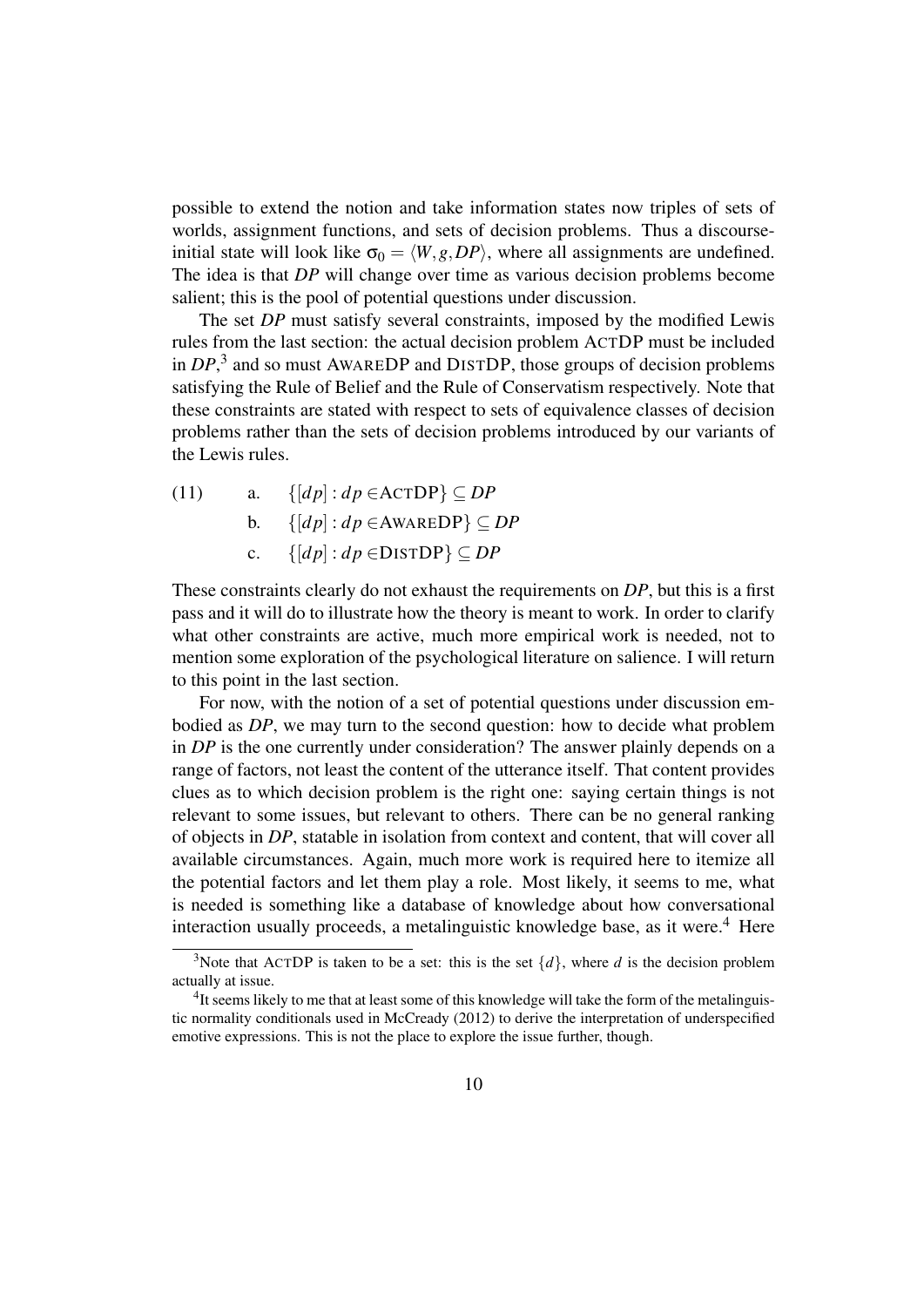I will simplify matters substantially and just propose a pragmatic principle that helps us choose.

This principle makes reference to a special type of relevance. An assertion can be identified as most relevant to a particular decision problem. If I tell you in the sushi place that a particular fish is fresh, it is most relevant to helping you decide what to order. Recall the notion of relevance proposed earlier in the paper, where relevance depended on the provision of information yielding a change in the ranking of expected utility  $Ord_EU(dp)$ . Now suppose that we relativize the ordering of possible actions in terms of expected utility to an information state  $\sigma$ , which now includes *DP* as one tuple element. We may then say that a sentence is relevant just in case its content is enough to change the utility ranking associated with some salient decision problem.

(12)  $\varphi$  is relevant wrt  $\sigma$  iff  $Ord_{EU}(dp)(\sigma) \neq Ord_{EU}(dp)(\sigma')$ , where  $\sigma' =$ σ[ϕ].

On the basis of this notion, it is possible to define a principle of relevance maximization.

(13) MAXREL. When updating with  $\varphi$ , take the QUD/DP to be the most relevant decision problem in *DP with respect to* ϕ.

Unfortunately, the above is too underspecified: no notion of comparison of relevance between decision problems has been specified. How then to define relevance with respect to  $\varphi$ ? A first obvious idea is to use the most salient problem. But we don't know how to specify this — doing so is the point of the present theory. But one heuristic seems obvious: we can say that the most relevant problem is that in which the most change is induced by processing of the new content. Then we pick up the problem to which learning the new information is the most useful. I thus spell MAXREL out as MAXCHANGE.

(14) MAXCHANGE. When updating with  $\varphi$ , examine the changes in  $Ord_{EU}(D)(\sigma)$ for all  $D \in DP$  and pick the one in which the change is maximal as the QUD/DP.

The intuition is that maximal change in the ordering corresponds to the maximal relevance, much in the way that van Rooij (2003b) takes the best answers to a question to be those that maximize the loss of entropy it induces in the question denotation.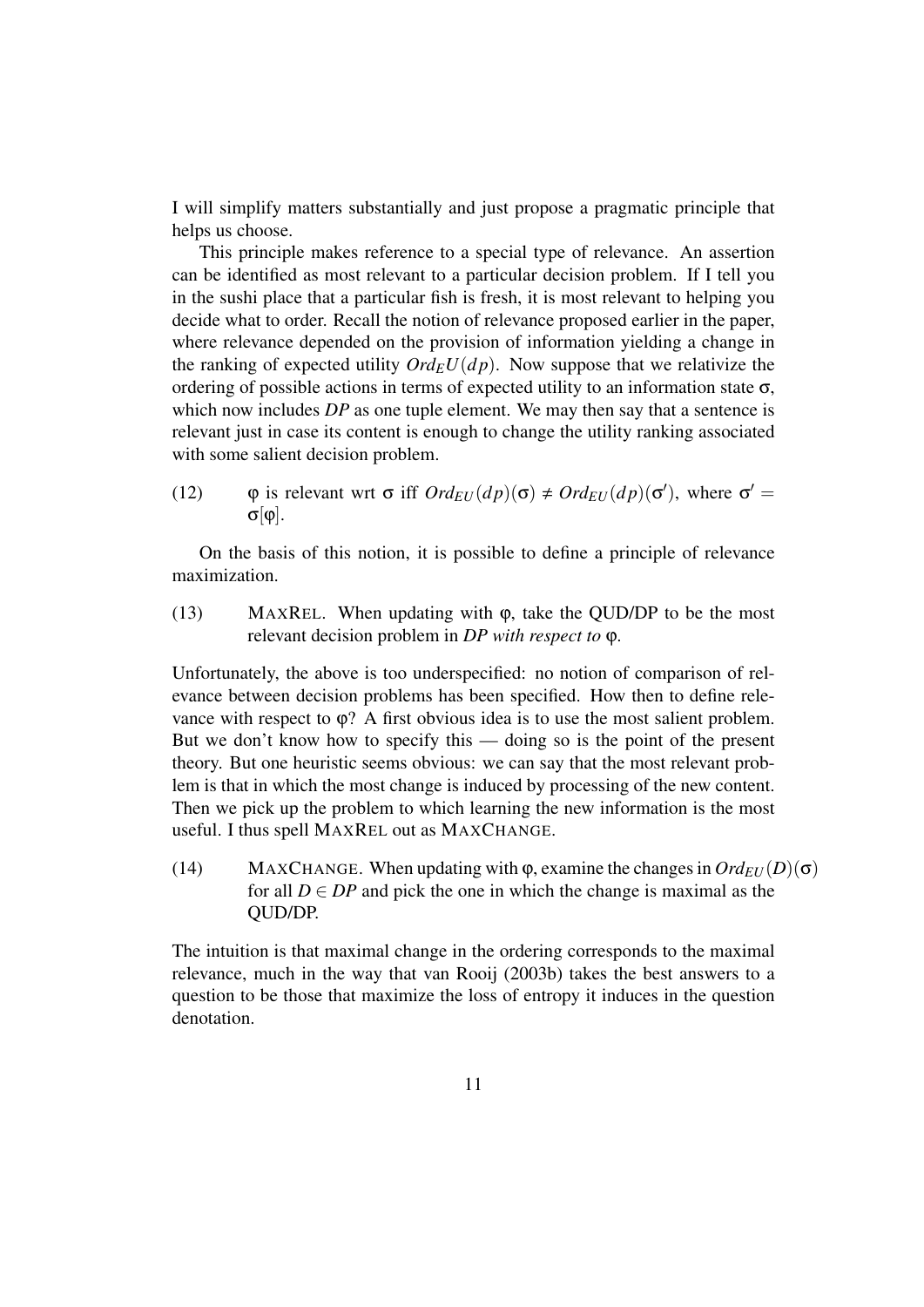What is the prediction then for the QUD? The answer depends how we define 'maximal change.' There will always be two *kinds* of decision problems in *DP* with respect to a sentence *S*. One could be characterized as the question of what action to take, given the information in *S*. I will call this the 'external decision problem.' In general, it is nonlinguistic in character, as it asks about the best 'external' action to take. The second asks whether the content of *S* should be believed. I will call this the 'internal decision problem;' it is linguistic in the sense that it asks what to do with the information in the sentence, rather than what to do on the basis of it. Note that both types are certain to be present: we need the second type if we wish to use decision problems to define questions under discussion.

Now a possible problem arises: if maximal change is understood as maximal resolution, the internal decision problem always wins, because once the content of  $S$  is believed ( $=$  added to the information state), the problem is solved. We don't want this to hold across the board, though we certainly would like it to 'win' sometimes; QUDs can be much more complex. We can consider alternative definitions. However, if maximal change is understood as maximal change in the 4-tuple defining the decision problem, then things get messy fast: there are too many dependencies between the elements in the tuple. Fortunately, we can simplify matters by taking maximal change to be maximal shift in expected utility. The result of this move is that we pick the decision problem from *DP* for which learning the content yields the most benefit for the processor. This sounds like an eminently reasonable pragmatic principle, though certainly a defeasible one.

Before moving on in the next section to show how the theory works for a few examples, I want to briefly mention an interesting issue. The action of the processor depends on his beliefs. Decision problems about action and belief are intimately intertwined. Does that mean that the the choice problem for these cases is a spurious issue? I think it does not. In some sense, we are interested in the intentions of the speaker of the sentence and on how the receiver can recover those intentions. For the speaker, the intent is *in general* to guide the hearer toward an action; belief change is a part of the process but is not the main goal. Of course, this is also case-dependent; it is easy to find scenarios where belief change is in fact the main purpose of the utterance, for example those involving the interpretation of any sentence appearing in this paper.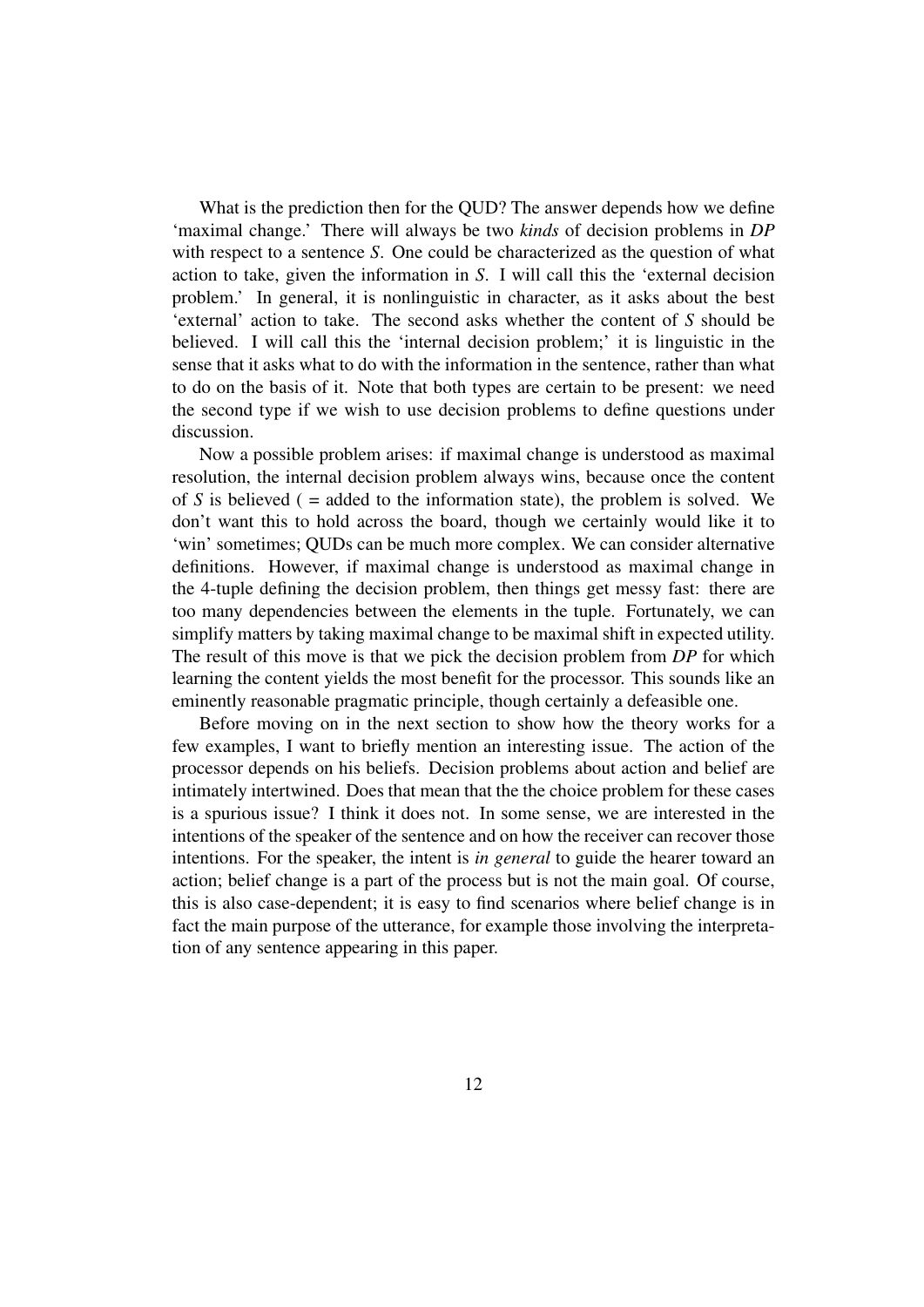# 5 Examples

To see the working of the theory, I will focus on two kinds of cases. The first type is made up of cases in which a conversational participant raises an explicit question. This is obviously the easiest case. The second kind involves utterances in situations where intentions are clear.

I will need one key assumption for what follows, but I do not think it is a particularly problematic one. The assumption is that it is more useful to learn about a profitable external action than to learn about a profitable internal action. As support for this position, observe that external actions directly involving the external world, i.e., what to do in a particular situation. Conversely, internal actions involve the external world only indirectly via an agent's mental state, for they only concern what should be believed in a particular situation. Pretty clearly, in most cases only external actions carry direct payoffs—correct beliefs only help choose between the various options for external action. I take this to mean that external actions carry higher payoffs.

We can now turn to the cases. The first kind of case I will consider are those in which an explicit question is raised. Such cases are often cited in the literature on questions under discussion (cf. Buring 2003). Here is an instance. Suppose that we are at a conference and that there are three options for a restaurant for lunch: Japanese, Mexican, Thai. A asks B which is best, and B responds.

- (15) A. Where shall we go eat?
	- B. The Thai place is good.

We can now ask: what is the QUD for B's utterance? Presumably the answer is obvious, but we would like our theory to derive it as a first step. The story will go like this. First, partitioning via A's question induces a decision problem  $G = \{$  go for J, go for M, go for T $\}$ . Further, A's utterance introduces *G* to *DP* via Awareness. So the decision problem *G* is at least present in *DP*, as desired. Now, plainly, B's utterance essentially resolves *G* and guarantees some degree of utility for some choice of action, namely *T*. Assuming that it does not also resolve some higher-stakes DP, *G* is selected by MAXCHANGE. This is all straightforward enough.

For an example of the second kind of case, let us return to the train case mentioned above. Suppose that in this situation someone standing on the platform utters the following to you, who are sitting on a bench reading a newspaper.

(A) The train's here.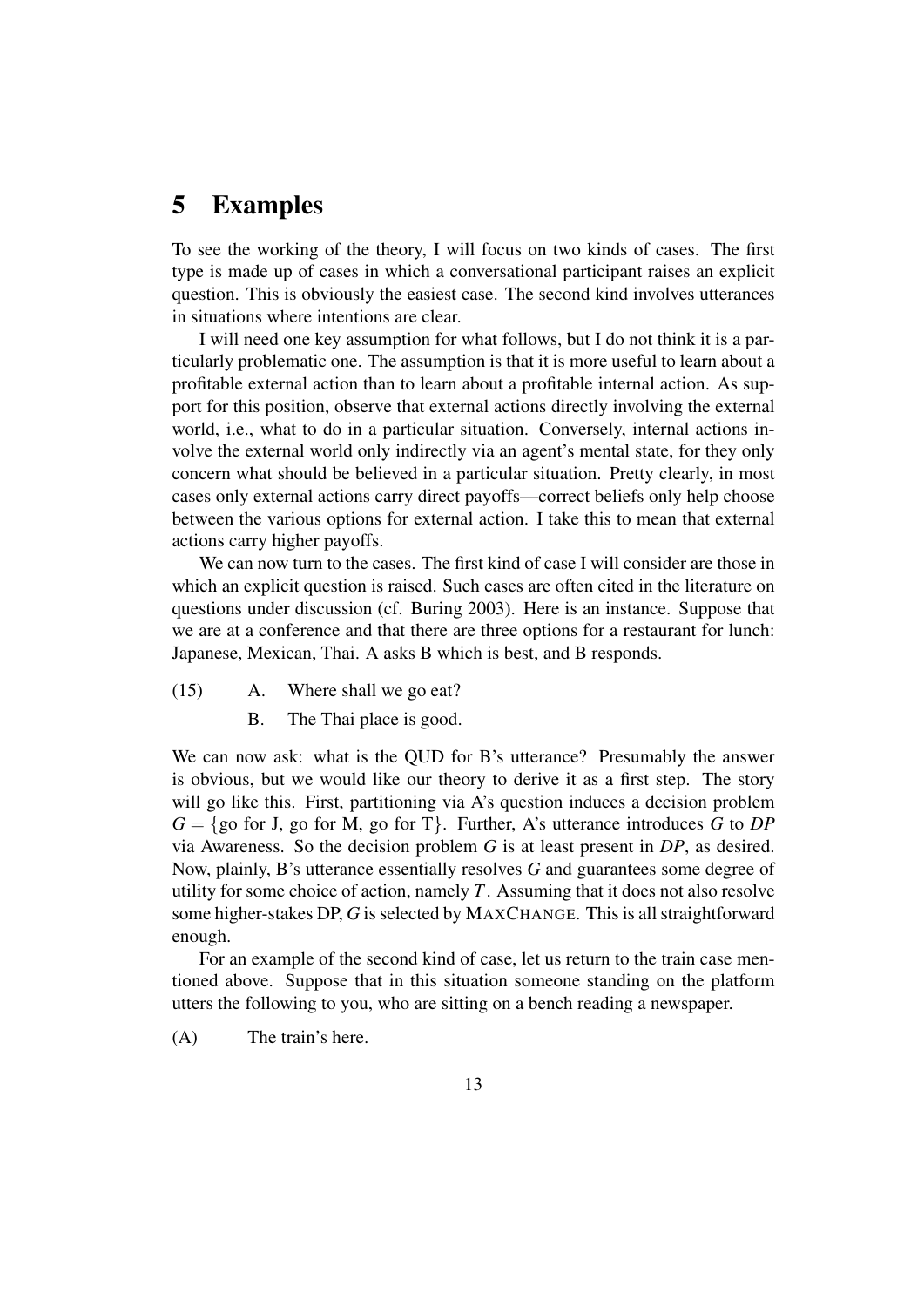What is the QUD for this utterance? Presumably, one of the results of updating  $\sigma$ with the content of A's utterance will be to modify the action sets associated with at least some of the decision problems in  $3(\sigma)$ , namely those for which boarding the train would be a relevant possible action. Given that the addressee wishes to take the train when it comes, all such problems will have a new optimal solution in  $3(\sigma')$ , the information state resulting from the update with A's utterance, but not in 3(σ), the information state before that update. As a result, *MaxChange* tells us to select (the equivalence class associated with) a problem whose action set includes {board the train, not board the train}, for decision problems of this form will give a maximal payoff in this circumstance. (On the assumption that there are no other, more important, things at issue, of course.) Of course, I have not said exactly how the new utterance goes about altering the action sets of these decision problems; this is in itself a thorny issue. Still, this looks like progress.

One might wonder why I have claimed that a decision problem like {board the train, not board the train is selected, as opposed to (say)  $Bel = \{ \text{believe } p, \text{ not} \}$ believe p}? This problem is also newly introduced, and will be relevant in more or less just the same way as we say with the lunch case immediately above. This is where the assumption about the value of internal and external decision problems comes in. By assumption, since *B* is external and *Bel* internal, *B* is associated with a higher utility change, and so is more relevant by the proposed definition; it therefore is selected.

# 6 Conclusion and prospects

This paper has proposed a way of selecting questions under discussion, via a utility-based selection of decision problems from a set of possible such problems determined by variants of rules involving salience from contextualist epistemology. Plainly, this theory is only a first step. Two obvious deficiencies are the available constraints on the set of candidate decision problems and the simplicity of the rule selecting from that set. Obviously there are more constraints on the candidate set, as previously stated; deciding exactly what they are, and how they interact, is a delicate matter, and one which I must leave for future work. Here, reference to the psychological (and indeed economic) literature on awareness and salience appears a good starting point; I have begun this investigation, but am not yet in a position to propose a a fuller set of constraints. As for the selection rule itself, clearly MAXCHANGE isn't the only thing at issue: for instance, *persistence* is not factored in. One aspect of the QUD model is that one tends to keep with the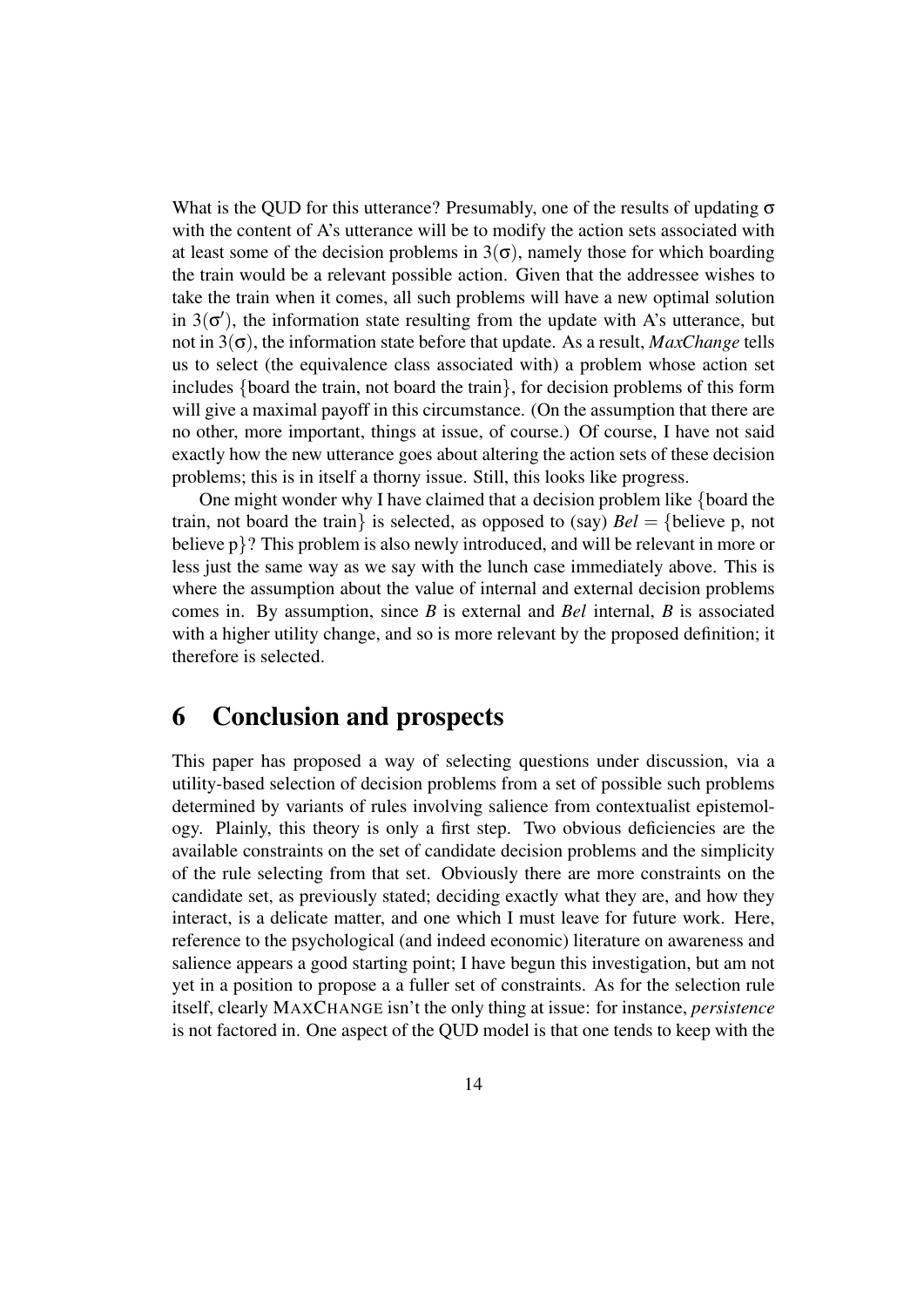same question until it is resolved, but this is not really factored into the present model. Also, it seems problematic to link selection to utility maximization as directly as I have. MAXCHANGE is stated in a way that privileges decision problems where more is at stake. Perhaps a better notion would normalize payoffs and consider only changes across these relative values, rather than the current absolute change; I am not sure of the empirical consequences at this point. In sum, there are many avenues for further investigation.

# References

Alexander, J. (2012). *Experimental Philosophy*. Polity.

- Buring, D. (2003). On D-trees, beans, and B-accents. *Linguistics and Philosophy*, 26, 511–545.
- Davis, C. (2009). Decisions, dynamics and the Japanese particle *yo*. *Journal of Semantics*, 26, 329–366.
- DeRose, K. (1992). Contextualism and knowledge attributions. *Philosophy and Phenomenological Research*, pages 913–929.
- Gettier, E. (1963). Is justified true belief knowledge? *Analysis*, 23, 121–123.
- Hawthorne, J. (2004). *Knowledge and Lotteries*. Oxford.
- Jeffrey, R. (1983). *The Logic of Decision*. University of Chicago Press, Chicago.
- Lewis, D. (1996). Elusive knowledge. *Australasian Journal of Philosophy*, 74, 549–67.
- McCready, E. (2012). Emotive equilibria. *Linguistics and Philosophy*, 35, 243– 283.
- Muskens, R., van Benthem, J., and Visser, A. (1997). Dynamics. In J. van Benthem and A. ter Meulen, editors, *Handbook of Logic and Language*, pages 587– 648. Elsevier, Amsterdam.
- Myerson, R. (1991). *Game Theory: Analysis of Conflict*. Harvard.